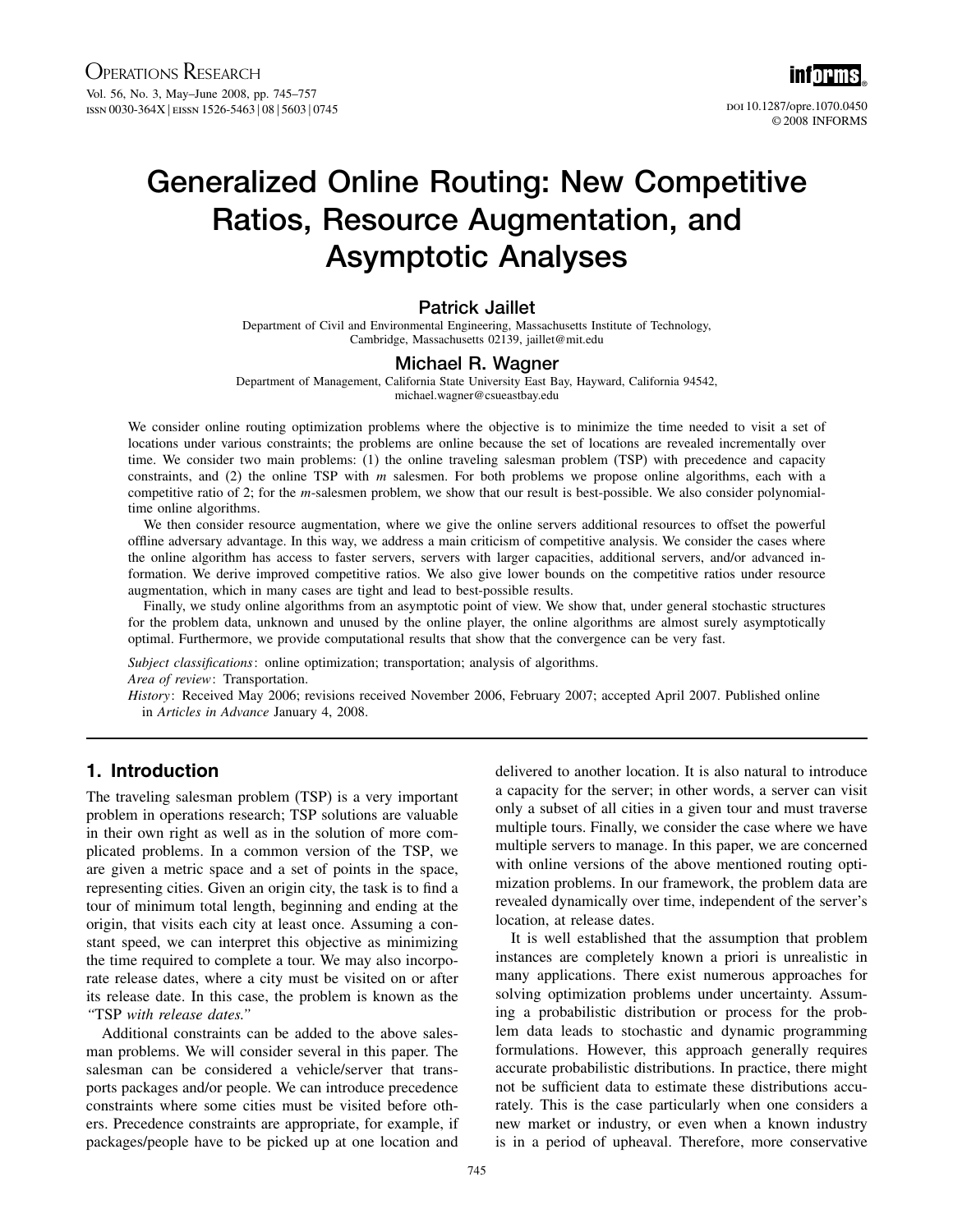approaches are needed. A popular approach to optimization under uncertainty is robust optimization (e.g., see Ben-Tal and Nemirovski 2000). The basic framework of robust optimization is to introduce sets for uncertain problem parameters rather than distributions. Attempts to make robust optimization less conservative have also been successful (e.g., see Bertsimas and Sim 2003). Our approach, online optimization, is a different approach to optimization under uncertainty, which is more appropriate for sequential decision-making problems where probabilistic distributions are not available. For example, taxi services, buses, and courier services require an online model in which locations to be visited are revealed over time, while the server is en route serving previously released requests. Because online optimization is also a conservative approach, we do make attempts to relax this aspect in the form of resource augmentation.

The focus of this paper is on studying algorithms for a variety of online routing problems. They are evaluated using the competitive ratio criteria, which is defined as the worst-case ratio of the online algorithm's cost to the cost of an optimal offline algorithm, where all data are known a priori. We also say that an algorithm is  $c$ -competitive if the competitive ratio of the algorithm is at most  $c$ . We call an online algorithm (or competitive ratio) best-possible if there does not exist another online algorithm with a strictly smaller competitive ratio. We provide online algorithms for new online routing problems, and we derive new competitive ratio bounds. A number of our competitive ratio results are best-possible.

The competitive ratio is a conservative worst-case measure, but it does provide a guarantee of a minimal level of performance. From a practitioner's point of view, a competitive ratio can provide a benchmark from which to compare other solution approaches. We do not claim that our approach is appropriate for solving all routing problems under uncertainty, but we do believe it is appropriate for problems where there is little information to characterize the uncertainty. For example, suppose that FedEx has expanded to serve (i.e., a specialized service such as same day delivery) a new market, perhaps in a new city or simply in a new neighborhood. Initially, no data are available for this new market, and online optimization is a valid approach. Once a sufficient amount of data is collected, a stochastic optimization approach could then be more appropriate. The research in this paper also serves as a starting point for routing optimization problems under partial uncertainty. For example, there might exist an underlying distribution for the problem data, but we know only the mean of the distribution. Similar approaches have been taken in the revenue management and supply chain literature; see Ball and Queyranne (2006), Lan et al. (2007), and Perakis and Roels (2006a, b).

We also study resource augmentation, where we give the online algorithm additional resources with respect to the offline algorithm. From a theoretical point of view, resource augmentation allows us to preclude the (usually) pathological worst-case examples that induce competitive ratios. With resource augmentation in place, we derive improved competitive ratios. We consider speed, capacity, server, and information augmentation. The information augmentation that we consider is in the form of advanced notice. In other words, the online algorithm receives a "heads up" that a request is coming in the near future. For example, a customer can call for a taxi at 3 p.m. and request a pickup at 3:30 p.m. The half-hour difference between the customer's calling a taxi and the pickup is the advanced notice. We quantify the improvement in competitive ratio as a function of requests' advanced notice. The other forms of resource augmentation that we consider allow us to quantify the value of adding additional resources. For example, our results allow us to answer the following questions: How much can we improve our worst-case performance if we add vehicles to our fleet or increase the capacity of our vehicle?

We also derive lower bounds for competitive ratios with or without resource augmentation. In many cases, our lower bounds are tight, implying best-possible competitive ratios. Finally, we investigate the asymptotic behavior of online algorithms under probabilistic assumptions. We show that many online algorithms are almost surely asymptotically optimal. We complement these theoretical results with computational studies, which show that the convergence to optimality can be very fast. From a practical point of view, we can say that if our problem instance is large enough, the additional cost of handling a dynamic optimization problem under uncertainty, compared to having all information a priori, is negligible. Furthermore, our computational studies suggest that "large enough" can actually be quite small: For 20 cities in the standard online TSP model, our computed online cost is at most 10% higher than optimal.

#### 1.1. Literature Review

Research concerning online versions of the TSP have been introduced relatively recently. Most related to our paper is the stream of works that started with the paper by Ausiello et al. (2001). In this paper, the authors studied the online TSP, which is a special case of the problems we consider here. They analyzed the problem on the real line and on general metric spaces, developing online algorithms for both cases and achieving a best-possible online algorithm for general metric spaces, with a competitive ratio of 2. These authors also provide a polynomial-time online algorithm, for general metric spaces, which is 3-competitive. Subsequently, the paper by Ascheuer et al. (2000) implies the existence of a polynomial-time algorithm for general metric spaces, which is 2.65-competitive, as well as a  $(2 + \epsilon)$ -competitive ( $\epsilon > 0$ ) algorithm for Euclidean spaces.

There has also been work on generalizing the basic online TSP framework. The paper by Feuerstein and Stougie (2001) considers the online dial-a-ride problem, where each city is replaced by an origin-destination pair. The authors consider both the uncapacitated case, giving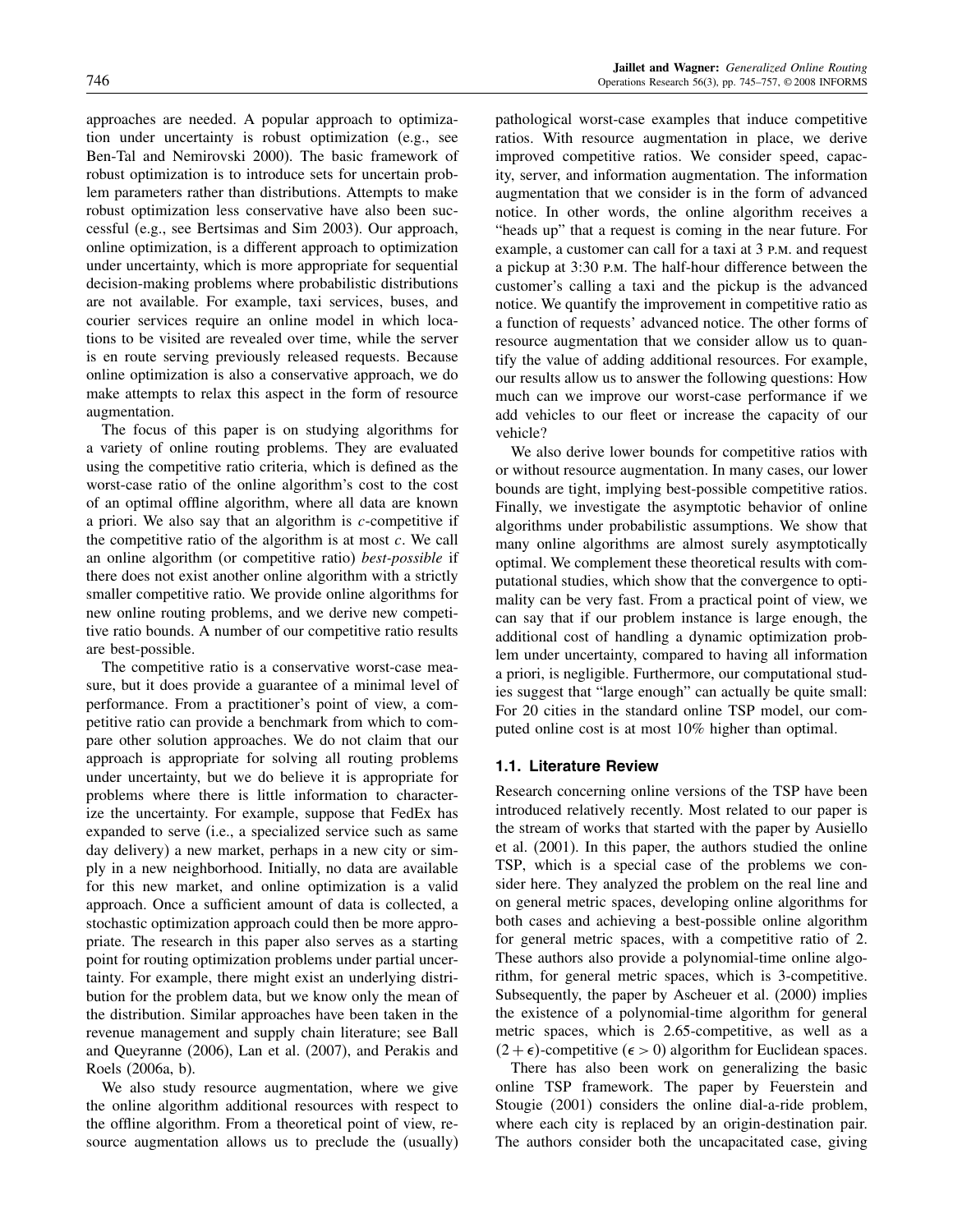a best-possible 2-competitive algorithm, and the capacitated case, giving a 2.5-competitive algorithm. The paper by Ascheuer et al. (2000) also gives a 2-competitive online algorithm and a  $(1 + \sqrt{1 + 8\rho})/2$ -competitive polynomialtime online algorithm for the uncapacitated online dial-aride problem ( $\rho$  being the approximation ratio of a simpler but related offline problem). Their algorithm is generalizable to the case where there are multiple servers with capacities; this generalization is also 2-competitive. Other groups of researchers have generalized the online TSP in other ways: Ausiello et al. (2005) have studied the online asymmetric TSP, Ausiello et al. (2004) have studied the online quota TSP, and Blom et al. (2001) have considered the online TSP under different adversarial models.

There has been limited work in multiple vehicle online routing problems. As mentioned previously, Ascheuer et al. (2000) give a 2-competitive online algorithm for the online dial-a-ride problem with multiple servers and capacity constraints. Bonifaci and Stougie (2007) study the online TSP with  $m$  salesmen. For the case where all cities are on the real line, these authors give an asymptotically (as  $m \to \infty$ ) optimal online algorithm. These authors also focus on resource augmentation with respect to the number of vehicles: The online algorithm has  $m$  salesmen, and the offline algorithm has  $m^* \leq m$  salesmen. These authors give an online algorithm that is  $(1 + \sqrt{1 + 1/2^{\lfloor m/m^* \rfloor - 1}})$ competitive. Ausiello et al. (2006) also consider the behavior of online routing algorithms as a function of the number of servers.

In general, resource augmentation for online problems was introduced by Sleator and Tarjan (1985), who show that it is possible for an online paging algorithm to have a constant competitive ratio if it is given a constant fraction more cache locations than the offline algorithm. Server resource augmentation was considered by Young (1994) for the k-server problem and by Kalyanasundaram and Pruhs (2000a) for the online weighted-matching problem. Kalyanasundaram and Pruhs (2000b) consider speed and processor augmentation in online machine scheduling. In Jaillet and Wagner (2006), information augmentation is present in the form of disclosure dates; a similar approach was taken by Allulli et al. (2005) in the form of a lookahead. Other frameworks for addressing the limitations of the competitive ratio have also been introduced; see Ben-David and Borodin (1994), Koutsoupias and Papadimitriou (2000), and Raghavan (1992).

Studies considering the asymptotic analysis of online routing problems have been very limited. Hiller (2005) performs an asymptotic probabilistic competitive analysis of an online dial-a-ride problem on trees. A number of asymptotic optimality results have been given in the online machine scheduling literature; e.g., see Chou et al. (2006a, b) and Liu et al. (2005).

# 1.2. Our Contributions

We first consider single-server online routing problems with precedence and capacity constraints. We give an online

algorithm that is 2-competitive; the power of this statement is that adding general precedence and capacity constraints to the online TSP does not increase the competitive ratio. Our result can be contrasted with a result in Ascheuer et al. (2000), which gives a 2-competitive online algorithm for the online dial-a-ride problem with multiple servers and capacity constraints. This result is more general than ours because it combines multiple servers with capacity constraints. However, in a different sense, this result is also simpler than ours because it considers only an origin-destination precedence constraint (our precedence constraints are more general) as well as unit demands (we allow for arbitrary demands). Considering polynomialtime algorithms, a modification to our algorithm is  $2\rho$ competitive, where  $\rho$  is the approximation ratio of a simpler offline problem. Ascheuer et al. (2000) give an improved result, a  $(1+\sqrt{1+8\rho})/2$ -competitive algorithm, but for the simpler online dial-a-ride problem with one server and no capacity constraints.

Next, we study multiple-server routing problems (without precedence and capacity constraints) and show similar results to those just mentioned. We design a new algorithm with a competitive ratio of 2, a result that is best-possible. This matches a 2-competitive algorithm that is implied in Ascheuer et al. (2000), which is for the more general online dial-a-ride problem. A modification of our algorithm again results in a polynomial-time online algorithm that is  $2\rho$ -competitive. We are not aware of any other polynomialtime algorithms for online multiple-vehicle routing problems. We note that adding servers to the problem statement does not increase or decrease the competitive ratio with respect to the online TSP.

Next, we consider resource augmentation. For singleserver problems with speed augmentation (with both precedence and capacity constraints), we show our polynomial-time online algorithm is  $(1+(2\rho-1)/\gamma)$ -competitive, where  $\gamma \geq 1$  is the speed of the online server (the offline server moves at unit speed). If we do not restrict our algorithms to run in polynomial time, we can show the competitive ratio of our algorithm is  $1 + 1/\gamma$ , and this result is best-possible. We are not aware of any other similar results in the literature. For multiple-server problems, we consider speed and server augmentation (without precedence and capacity constraints); we show that our algorithm is  $(1 +$  $\rho(1 - (m-1)\phi)/\gamma + (\rho - 1)/\gamma$ )-competitive, where m is the number of online servers (the offline has a single server) and  $\phi$  is a measure of the problem data. The reader may constrast our result with the vehicle augmentation result of Bonifaci and Stougie (2007). When the online algorithm has *m* servers and the offline algorithm has  $m^* \le m$ servers, the authors give an online algorithm that is  $(1 +$  $\sqrt{1 + 1/2^{\lfloor m/m^* \rfloor - 1}}$ -competitive. This result is more general than ours in the sense that they allow the offline to have any number of servers, not just a single server as in our case. Furthermore, they do not require a measure of the problem data  $(\phi)$  as we do. However, our result is more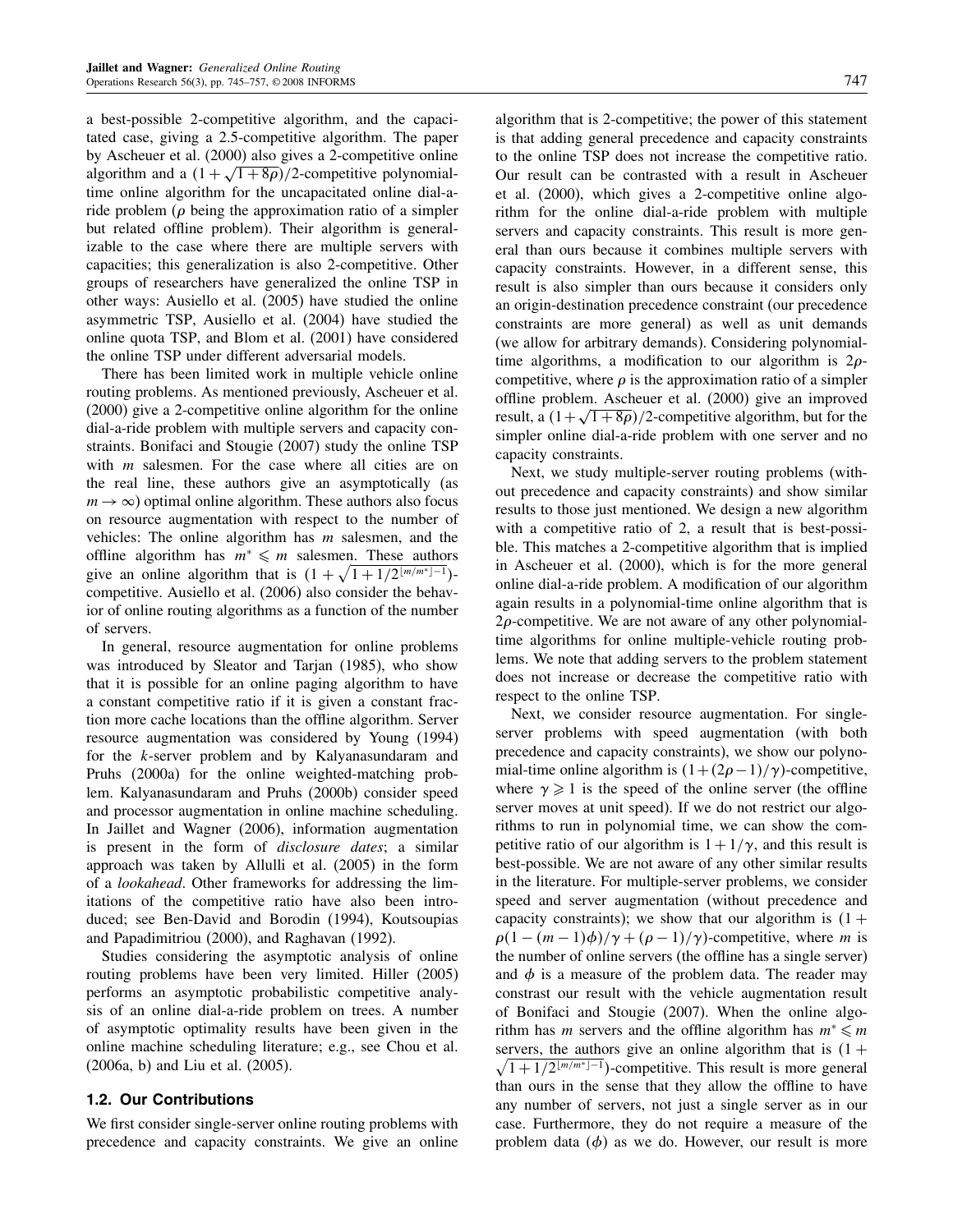general than theirs because we can simultaneously show the impact of speed augmentation for polynomial-time algorithms. Comparing the two results equitably (setting  $\gamma =$  $\rho = m^* = 1$ ), our competitive ratio bound is  $(2 - (m-1)\phi)$ and theirs is  $(1 + \sqrt{1 + 1/2^{m-1}})$ . If both online and offline algorithms have  $m$  servers at their disposal, our algorithm is again  $(1 + (2\rho - 1)/\gamma)$ -competitive. If we do not restrict our algorithms to run in polynomial time, we can show the competitive ratio of our algorithm is  $1 + 1/\gamma$ , and this result is best-possible. Finally, we consider the notion of advanced information, where a city is revealed to the online algorithm before its release date. We give a result for the multiple-server case that generalizes the single-server result in Jaillet and Wagner (2006): We give an algorithm that is  $(2 - \alpha/(1 + \alpha))$ -competitive, where  $\alpha$  is a measure of the advanced information. This improves the best-possible competitive ratio of 2 when there is no advanced information.

In the final part of our paper, we study the asymptotic behavior of single-server online routing under general stochastic structures for the problem data, unknown and unused by the online algorithm. We first consider capacity and speed augmentation (with no precedence constraints) when city locations are stochastic (with arbitrary release dates and unit demands); we show that our polynomialtime online algorithm is asymptotically  $(1 + (\rho q)/(\gamma Q) +$  $(\rho - 1)/\gamma$ )-competitive, almost surely, where  $Q(q)$  is the capacity of the online (offline) server  $(Q \geq q)$ . We then consider the case where both online and offline algorithms have the same resources but where city locations, release dates, and—at times—demands are stochastic. We give online algorithms that are almost surely asymptotically optimal for two frameworks: (1) precedence constraints but no capacity constraints, and (2) capacity constraints but no precedence constraints. We are aware of only one other related result: Hiller (2005) considers the online dial-a-ride problem on trees under high loads and gives an online algorithm that is probabilistically  $(1 + o(1))$ -competitive. Similar asymptotic optimality results can be found in the online machine scheduling literature; see Chou et al. (2006a, b) and Liu et al. (2005). Finally, we provide a computational study that shows that the convergence to optimality can be very fast.

Outline. The remainder of this paper is organized as follows. In §2, we give preliminaries and study general online routing problems using the traditional competitive ratio measure. In §3, we study the effect of resource augmentation for a variety of problems. In §4, we show the almost sure asymptotic optimality of a number of online routing algorithms, and we provide computational results on the rate of convergence. Finally, in §5 we provide concluding remarks.

# 2. Generalized Online Routing

#### 2.1. Single-Server Routing Problems

We first consider routing problems where a single server must service a sequence of requests. The data for our

problems are a set of points  $(l_i, r_i, d_i)$ ,  $i = 1, \ldots, n$ , where n is the number of requests and  $k(i)$  is the number of cities in request *i*:  $\mathbf{l}_i = (l_i^1, l_i^2, \dots, l_i^{k(i)})$  and  $\mathbf{d}_i = (d_i^1, d_i^2, \dots, d_i^{k(i)})$ . The quantity  $l_i^j \in \mathcal{M}, \mathcal{M}$  an arbitrary metric space, is the location of the jth city in the ith request. The quantity  $r_i \in \mathbb{R}_+$  is the *i*th request's release date; i.e.,  $r_i$  is the first time after which cities in request  $i$  will accept service. We assume, without loss of generality, that  $r_1 \leq r_2 \leq \cdots \leq r_n$ . The quantity  $d_i^j \in \mathbb{R}_+$  is the demand of city  $l_i^j$ . The server has a capacity  $Q$  and the sum of city demands visited on any given tour can be at most Q; we assume that  $d_i^j \leq Q$ for all  $i, j$ . It is possible to generalize our capacity model to allow positive and negative demands as well as different types of products being transferred. However, we study the current problem to limit the complexity of the analysis. Precedence constraints exist within a request; i.e., for a fixed *i*, arbitrary precedence constraints of the form  $l_i^j \leq l_i^k$  $(l_i^j$  must be visited before  $l_i^k$ ) for any  $j \neq k$ . The service requirement at a city is zero. Unless stated otherwise, the server travels at unit speed or is idle. The problem begins at time 0, and the server is initially at a designated origin  $\rho$ of the metric space. The objective is to minimize the time required to visit all cities and have the server return to the origin. We also let  $\mathcal{N} = \{1, \ldots, n\}.$ 

From the online perspective, the total number of requests, represented by the parameter  $n$ , is not known, and request  $i$ only becomes known at time  $r_i$ .  $Z^A(n, Q)$  denotes the cost of online algorithm  $A$  on an instance of  $n$  cities with server capacity Q, and  $Z^*(n, Q)$  is the corresponding optimal offline cost where all data are known a priori.  $Z^{r=0}(n, Q)$  is the optimal cost when all release dates are equal to zero; clearly,  $Z^{r=0}(n, Q) \leq Z^*(n, Q)$ . The problem instance underlying  $Z^{r=0}(n, Q)$ ,  $Z^A(n, Q)$ , and  $Z^*(n, Q)$  will be clear from context. Finally, define  $L_{TSP}$  as the optimal TSP tour length through all cities in an instance; i.e.,  $L_{\text{TSP}} = Z^{r=0}(n, \infty)$ ; the value of  $n$  will be clear from context.

We measure the performance of online algorithms using the competitive ratio and the asymptotic competitive ratio. The competitive ratio is defined as the worst-case ratio, over all problem instances, of online to offline costs:  $\max_{\text{instances}} Z^A(n, Q)/Z^*(n, Q)$ . An online algorithm is also said to be  $c$ -competitive if its competitive ratio is at most  $c$ . An online algorithm is asymptotically  $c$ -competitive if there exists  $n_0$  such that for all  $n \ge n_0$ ,  $Z^A(n, Q)/Z^*(n, Q) \le c$ . An online algorithm is said to be best-possible if there does not exist another online algorithm with a strictly smaller competitive ratio.

We first present online algorithm Plan-At-Home (PAH), which was given by Ausiello et al. (2001) and solves the online TSP optimally, with respect to the competitive ratio measure. We then generalize PAH and we denote our algorithm Plan-At-Home-Generalized (PAH-G). Note that the competitive ratio of the original PAH is 2.

### Algorithm 1 (PAH)

(1) Whenever the server is at the origin, it calculates and implements an exact solution to  $L_{\text{TSP}}$  over all requests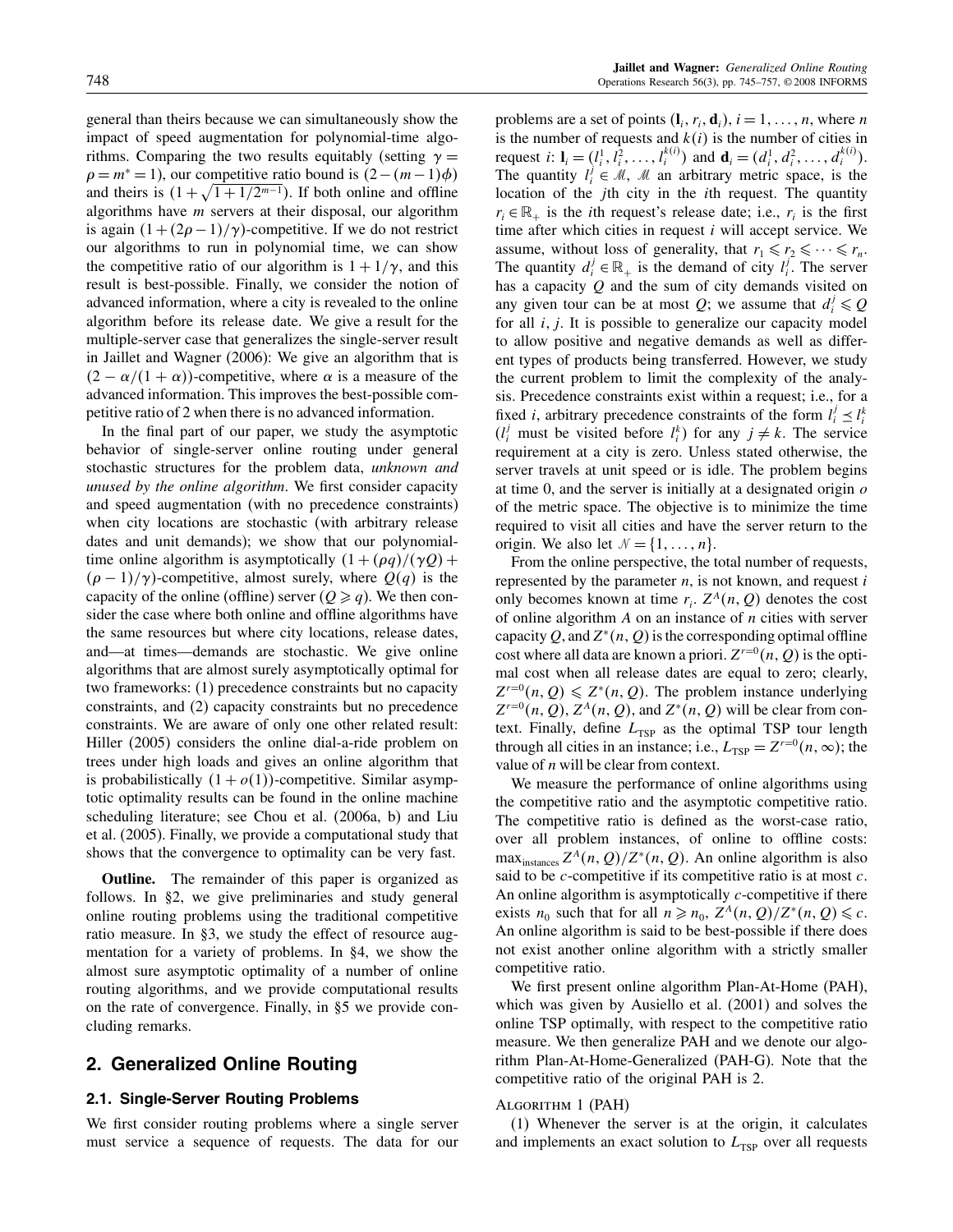whose release dates have passed but have not yet been served completely.

(2) If at time  $r_i$ , for some i, a new request is presented, the server takes one of two actions depending on the server's current position  $p$  and the current request location  $l_i$ :

(a) If  $d(l_i, o) > d(p, o)$ , the server goes back to the origin where it appears in a Case (1) situation.

(b) If  $d(l_i, o) \leq d(p, o)$ , the server ignores request i until it completes the route it is currently traversing, where again Case (1) is encountered.

### Algorithm 2 (PAH-G)

(1) Whenever the server is at the origin, it calculates and implements a  $\rho$ -approximate solution to  $Z^{r=0}(n, Q)$  over all requests whose release dates have passed but have not yet been served completely.

(2) If at time  $r_i$ , for some i, a new request is presented, the server takes one of two actions depending on the server's current position  $p$  and the farthest location in the current request  $l_i^*$ :

 $l_i^* = \arg \max \ d(o, l_i^j)$ :  $\{l_i^j \mid 1 \leq j \leq k(i)\}\$ 

(a) If  $d(l_i^*, o) > d(p, o)$ , the server goes back to the origin where it appears in a Case (1) situation.

(b) If  $d(l_i^*, o) \le d(p, o)$ , the server ignores request *i* until it completes the route it is currently traversing, where again Case (1) is encountered.

We give a corollary of Theorem 1, which is proven in §3.

#### COROLLARY 1. Algorithm PAH-G is  $2\rho$ -competitive.

As an example, if we consider the online capacitated TSP without precedence constraints, we can apply the iterated tour partition (ITP) heuristics given by Altinkemer and Gavish (1990) and Haimovich and Rinnooy Kan (1985). If  $d_i^j = 1$  for all *i*, *j*, there exists an ITP heuristic with approximation ratio  $\rho \leq (5/2 + 3/2Q)$ . If demands are arbitrary, there exists an ITP heuristic with approximation ratio  $\rho \leq$  $(7/2 - 3/Q)$ .

This result shows interesting properties. First, it is possible to relate the competitive ratio of PAH-G to the approximation ratio of a simpler but related optimization problem  $Z^{r=0}(n, Q)$ . Also, if we have access to exact algorithms for  $Z^{r=0}(n, Q)$ , adding capacity and precedence constraints results in no increase in the competitive ratio, with respect to the online TSP.

#### 2.2. Multiple-Server Routing Problems

We now consider routing problems with  $m$  identical servers. We do not consider capacity or precedence constraints. The data for our multiple-server problems are closely related to that of the single-server problems: The data are a set of points  $(l_i, r_i)$ ,  $i = 1, \ldots, n$ , where  $l_i \in \mathcal{M}$  $(r_i \in \mathbb{R}^+)$  is the location (release date) of the *i*th request. We again assume, without loss of generality, that  $r_1 \leq$  $r_2 \leq \cdots \leq r_n$ . The service requirement at a city is again zero. Unless stated otherwise, the servers travel at unit speed or are idle. The problem begins at time 0, and all servers are initially at a designated origin  $\sigma$  of the metric space. The objective is to minimize the time required to visit all cities and have all servers return to the origin.

 $Z<sup>A</sup>(n, m)$  denotes the cost of online algorithm A on an instance of *n* cities with *m* identical servers, and  $Z^*(n, m)$ is the corresponding optimal offline cost where all data are known a priori. We assume that  $n \ge m$ .  $Z^{r=0}(n, m)$ is the optimal cost when all release dates are equal to zero; clearly,  $Z^{r=0}(n, m) \leq Z^{*}(n, m)$ . Note that  $Z^{r=0}(n, m)$ is equivalent to the problem of finding a set of  $m$  tours, that collectively visit all locations, such that the maximum tour length is minimized; see Frederickson et al. (1978). The problem instance underlying  $Z^{r=0}(n, m)$ ,  $Z^A(n, m)$ , and  $Z^*(n, m)$  will be clear from context. Finally, note that  $L_{\text{TSP}} = Z^{r=0}(n, 1)$ ; the value of *n* will be clear from context. The competitive ratio and (asymptotic) competitiveness are defined similarly to the single-server case.

We again give an online algorithm that generalizes PAH, which was given by Ausiello et al. (2001); we denote our algorithm Plan-At-Home- $m$ -Servers (PAH- $m$ ). Let  $p_i$ denote the location of server i.

### Algorithm 3 (PAH-m)

(1) Whenever all servers are at the origin, they calculate and implement a  $\rho$ -approximate solution to  $Z^{r=0}(n, m)$ over all requests whose release dates have passed but have not yet been served.

(2) If at time  $r_i$ , for some i, a new request is presented, the servers take one of two actions depending on the request's location  $l_i$  and the farthest server's current position  $p^*$  (ties broken arbitrarily):

$$
p^* = \underset{\{p_i \mid 1 \leq i \leq m\}}{\arg \max} d(o, p_i):
$$

(2a) If  $d(l_i, o) > d(p^*, o)$ , all servers go back to the origin where they appear in a Case (1) situation.

(2b) If  $d(l_i, o) \le d(p^*, o)$ , all servers except  $p^*$  return to the origin; server  $p^*$  ignores request i until it completes the route it is currently traversing, where again Case (1) is encountered.

We first give a corollary of Theorem 4, and then we give a corollary of Theorem 5. These theorems are proven in §3.

#### COROLLARY 2. Algorithm PAH- $m$  is  $2\rho$ -competitive.

As an example, we can apply the approximation algorithm for  $Z^{r=0}(n, m)$  given by Frederickson et al. (1978) that has an approximation ratio  $\rho \leqslant 5/2 - 1/m$ .

COROLLARY 3. If we use an exact algorithm in Step  $(1)$  for calculating an optimal offline  $Z^{r=0}(n, m)$ , the competitive ratio of PAH-m is 2 and this result is best-possible.

Again, it is possible to relate the competitive ratio to the approximation ratio of a simpler but related optimization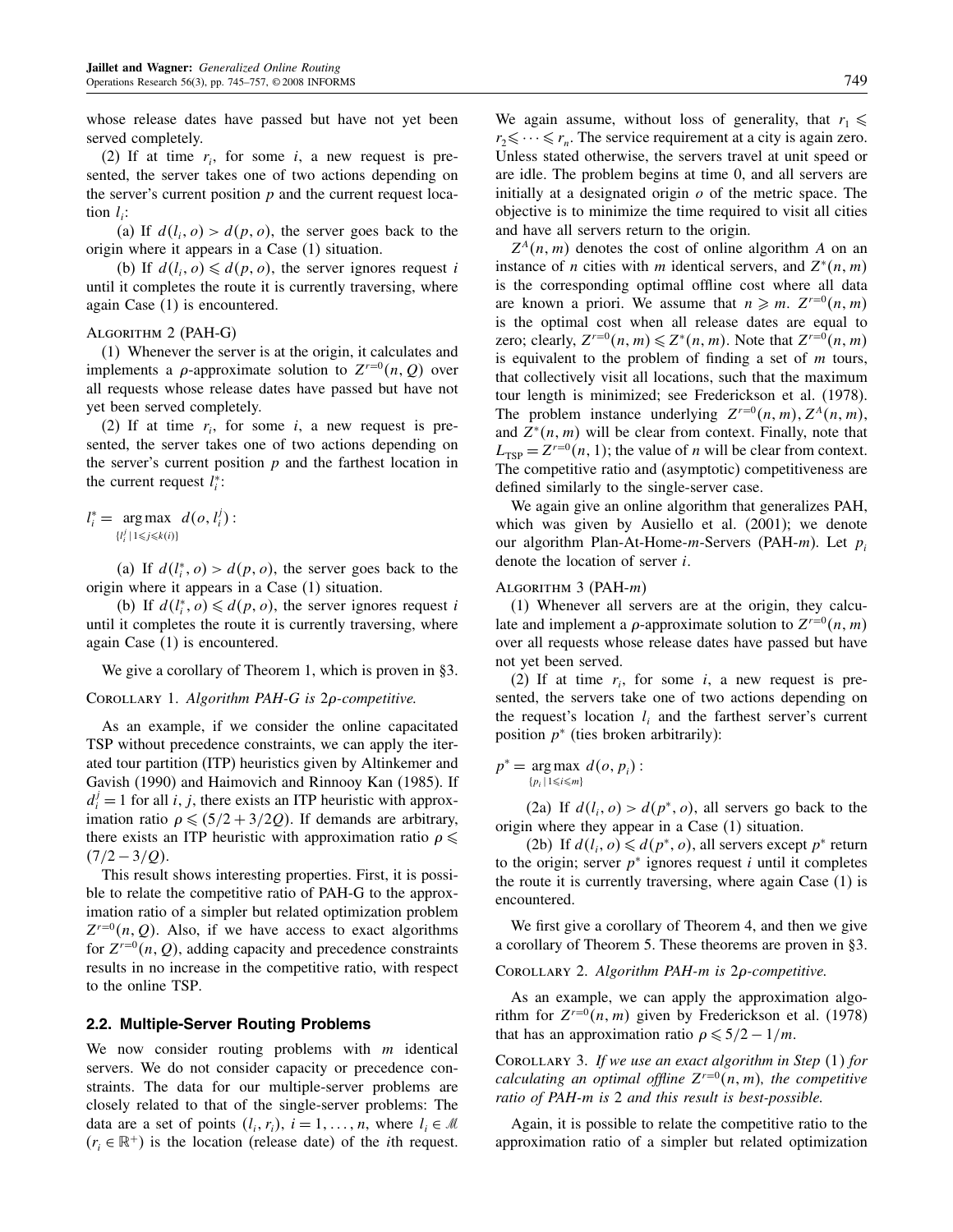problem  $Z^{r=0}(n, m)$ . Also, if we have access to exact offline algorithms for  $Z^{r=0}(n, m)$ , adding extra vehicles to the problem statement results in no change (increase or decrease) in the competitive ratio, with respect to the online TSP.

# 3. Resource Augmentation

#### 3.1. Definition

Resource augmentation gives the online algorithm additional power by increasing its resources. The motivation is to preclude pathological examples that could drive the worst-case competitive ratio; with resource augmentation, we derive improved, more realistic, and meaningful competitive ratios.

We study four types of resource augmentation: speed, capacity, server, and advanced notice. Speed augmentation gives the online servers, a faster speed than the corresponding offline servers. Capacity augmentation gives the online server a larger capacity. Vehicle augmentation gives the online algorithm more servers than the offline algorithm. Advanced notice allows each request to be revealed to the online algorithm ahead of its release date. In §3.2, we first consider our general single-server routing framework with speed augmentation (in §4.1, with additional stochastic assumptions, we consider single-server problems with both speed and capacity augmentation). We then consider in §3.3 multiple-server routing problems with both speed and vehicle augmentation. In §3.4, we extend the single-server advanced notice results in Jaillet and Wagner (2006) to the multiple-server case. Finally, in §3.5 we present lower bounds for competitive ratios under resource augmentation. These results are used to show that a number of our competitive ratio results are best-possible.

#### 3.2. Single-Server Resource Augmentation

The online algorithm has a single server with a speed  $\gamma \geq 1$ . The offline algorithm has a single server of unit speed. Online and offline servers have identical capacities Q.

THEOREM 1. Algorithm PAH-G is  $(1 + (2\rho - 1)/\gamma)$ -competitive.

Proof. See the online appendix. An electronic companion to this paper is available as part of the online version that can be found at http://or.pubs.informs.org/ecompanion. html.  $\square$ 

We also have a tight result when we have access to exact offline algorithms.

THEOREM 2. If we use an exact algorithm in Step  $(1)$  for calculating an optimal offline  $Z^{r=0}(n, Q)$ , the competitive ratio of PAH-G is  $1+1/\gamma$ , and this result is best-possible.

PROOF. We give matching upper and lower bounds on the competitive ratio. The upper bound of  $1 + 1/\gamma$  is clear by setting  $\rho = 1$  in Theorem 1. The lower bound is clear by setting  $a = 0$  in Theorem 8.  $\Box$ 

## 3.3. Multiple-Server Resource Augmentation

In this subsection, we give the online algorithm  $m$  identical servers, each with a speed  $\gamma \geq 1$ . The offline has a single server of unit speed.

Next, we make an observation: If all the locations are closely clustered, there is little benefit to using multiple vehicles. Therefore, we make an assumption that allows us to circumvent this fact; we then give a useful lemma that applies this assumption.

ASSUMPTION 1. There exists  $\beta > 0$  such that for all  $i, j \in$  $\{0, \ldots, n\}, i \neq j,$ 

 $d(l_i, l_j) \geqslant \beta,$ 

where  $l_0$  denotes the origin.

LEMMA 1.  $Z^{r=0}(n, m) \leq Z^{r=0}(n, 1) - (m-1)\beta$ .

PROOF. We consider a feasible solution to  $Z^{r=0}(n, m)$ : For servers 1, ...,  $m - 1$ , we assign them each the  $(m - 1)$ locations closest to the origin. For vehicle  $m$ , we assign it the remaining  $n - m + 1$  locations; clearly  $Z^{r=0}(n, m)$ equals the distance traveled by server  $m$ . Because distances between locations are at least  $\beta$ , server m will require at most a distance of  $L_{TSP} - (m-1)\beta$  to serve the remaining locations.  $\square$ 

Next, we need to define a measure of the value of the lower bound  $\beta$ . Let

$$
\phi = \frac{\beta}{L_{\rm TSP}};
$$

note that because  $L_{\text{TSP}} \geqslant (n+1)\beta$ , we have that  $\phi \leqslant 1/2$  $(n + 1)$ ; there exist instances such that this last inequality is tight, the most obvious being the metric space where  $d(l_i, l_i) = \beta$  for all  $i \neq j$ .

THEOREM 3. Under Assumption 1, the competitive ratio of Algorithm PAH-m is at most

$$
1+\frac{\rho}{\gamma}(1-(m-1)\phi)+\frac{\rho-1}{\gamma}.
$$

PROOF. See the online appendix.  $\square$ 

THEOREM 4. If both online and offline algorithms have m servers, the competitive ratio of Algorithm PAH-m is at most

$$
1+\frac{2\rho-1}{\gamma}.
$$

PROOF. Repeat the proof of Theorem 3 but replace all instances of  $Z^*(n, 1)$  with  $Z^*(n, m)$  (all bounds remain valid) and do not apply Lemma 1.  $\square$ 

THEOREM 5. If both online and offline algorithms have m servers and the online algorithm has access to an exact algorithm in Step (1) for calculating an optimal offline  $Z^{r=0}(n, m)$ , the competitive ratio of PAH-m is  $1+1/\gamma$ , and this result is best-possible.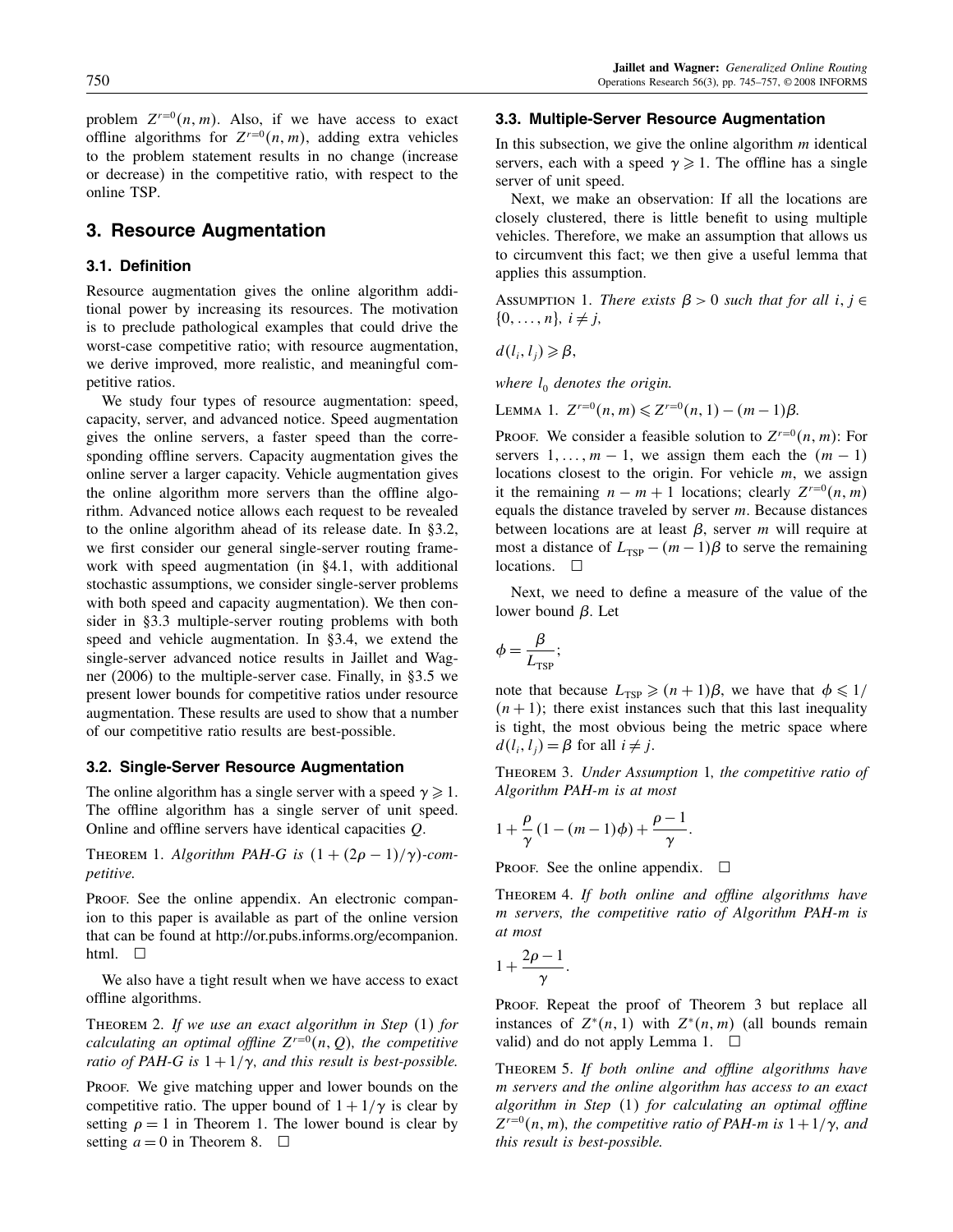PROOF. We give matching upper and lower bounds on the competitive ratio. The upper bound of  $1 + 1/\gamma$  is clear by setting  $\rho = 1$  in Theorem 4. The lower bound is clear by setting  $a = 0$  in Theorem 8.  $\Box$ 

A stronger (although dependent on  $n$ ) parallel development is also possible. We first give an improvement to Lemma 1.

LEMMA 2. 
$$
Z^{r=0}(n, m) \leq Z^{r=0}(n, 1) - (n(m-1)/m)\beta
$$
.

PROOF. For simplicity, assume that  $n/m \in \mathbb{N}$ . Let  $l = n$ .  $(m - 1)/m$ . Note that l satisfies the following equation:  $l/(m-1) \leq n-l$ . Next, we assign  $l/(m-1)$  locations to each of the first  $(m - 1)$  servers and then assign  $(n - l)$ to server m. We do this in the following way: Pick the  $l/(m - 1)$  locations that form the shortest tour and assign this tour to server 1. Out of the remaining locations, find the next  $l/(m-1)$  locations that form the shortest tour and assign to server 2. Repeat until vehicle  $(m - 1)$ . Therefore, vehicle m will have the longest tour of all vehicles. Consequently,  $Z^{r=0}(n, m) \le Z^{r=0}(n, 1)-l\beta = Z^{r=0}(n, 1)-l$  $(n(m-1)/m)\beta$ .  $\Box$ 

Using this refinement, we have the following result.

THEOREM 6. Under Assumption 1, the competitive ratio of Algorithm PAH-m is at most

$$
1+\frac{\rho}{\gamma}\left(1-\frac{n(m-1)}{m}\phi\right)+\frac{\rho-1}{\gamma}.
$$

#### 3.4. Value of Advanced Information

In this section, we investigate the value of advanced information, as introduced by Jaillet and Wagner (2006), for the multiple-server case. In Jaillet and Wagner (2006), disclosure dates were introduced:  $q_i$  is the disclosure date of request *i*. We let  $q_i$  be the time when request *i*'s data are revealed to the online algorithm; we require that  $q_i \le r_i$ . We consider a special case where there exists a constant  $a > 0$  such that  $q_i = (r_i - a)^+$ , where  $(x)^+ = \max\{0, x\}.$ We define an appropriate algorithm to take advantage of the disclosure dates, which we denote Plan-At-Home-m-Servers-disclosure-dates (PAH-m-dd).

#### ALGORITHM 4 (PAH-m-dd)

(1) Whenever all servers are at the origin, they calculate and implement an exact solution to  $Z^*(n, m)$  over all requests whose disclosure dates have passed but have not yet been served completely.

(2) If at time  $q_i$ , for some i, a new request is presented, the servers take one of two actions depending on the request's location  $l_i$  and the farthest server's current position  $p^*$  (ties broken arbitrarily):

$$
p^* = \underset{\{p_i \mid 1 \leq i \leq m\}}{\arg \max} d(o, p_i).
$$

(a) If  $d(l_i, o) > d(p^*, o)$ , all servers go back to the origin where they appear in a Case (1) situation.

(b) If  $d(l_i, o) \le d(p^*, o)$ , all servers except  $p^*$  return to the origin; server  $p^*$  ignores request i until it completes the route it is currently traversing, where again Case (1) is encountered.

THEOREM 7. Algorithm PAH-m-dd is  $(2 - \alpha/(1 + \alpha))$ -competitive, where  $\alpha = a/Z^{r=0}(n, m)$ .

PROOF. See the online appendix.  $\square$ 

### 3.5. Lower Bounds

In this subsection, we give two general lower bounds. The first considers the case where both online and offline algorithms have access to m servers. The second considers the case where the online algorithm has  $m$  servers and the offline algorithm has access to a single server.

Theorem 8. When both online and offline algorithms have  $access to m servers, any p-competitive algorithm serving$ requests on a metric space  $\mathcal{M}$ , with  $q_i = (r_i - a)^+$ ,  $i \in \mathcal{N}$ and speed augmentation, has

$$
\rho \geqslant \frac{1+1/\gamma}{1+\alpha},
$$

where  $\alpha = a/Z^{r=0}(n, m)$ .

PROOF. See the online appendix.  $\square$ 

Theorem 9. When the online algorithm has access to m servers and the offline algorithm a single server (i.e., vehicle augmentation), any  $\rho$ -competitive algorithm serving requests on a metric space  $M$ , with  $q_i = (r_i - a)^+$ ,  $i \in \mathcal{N}$ and speed augmentation, has

$$
\rho \geqslant \frac{1+1/\gamma}{m+\alpha},
$$

where  $\alpha = a/Z^{r=0}(n, m)$ .

PROOF. See the online appendix.  $\square$ 

# 4. Asymptotic Analyses

In this section, we analyze online algorithms under stochastic structures for the problem data, unknown and unused by the online player. We use uppercase letters to denote random variables.

We consider only single-server problems, and we also require that each request be the same size: ∃k such that  $k(i) = k$  for all i. In §4.1, we first consider the special case  $k = 1$ , and we study capacity augmentation under stochastic assumptions on the request locations (release dates are arbitrary and demands unit); we are able to obtain a competitive ratio result beyond what we could achieve under the framework of §3. We then study in §4.2 the case where capacities are infinite but precedence constraints exist. In this section, we make stochastic assumptions on both the request locations and the release dates. Subsequently, in §4.3 we return to the special case  $k = 1$  and study capacitated routing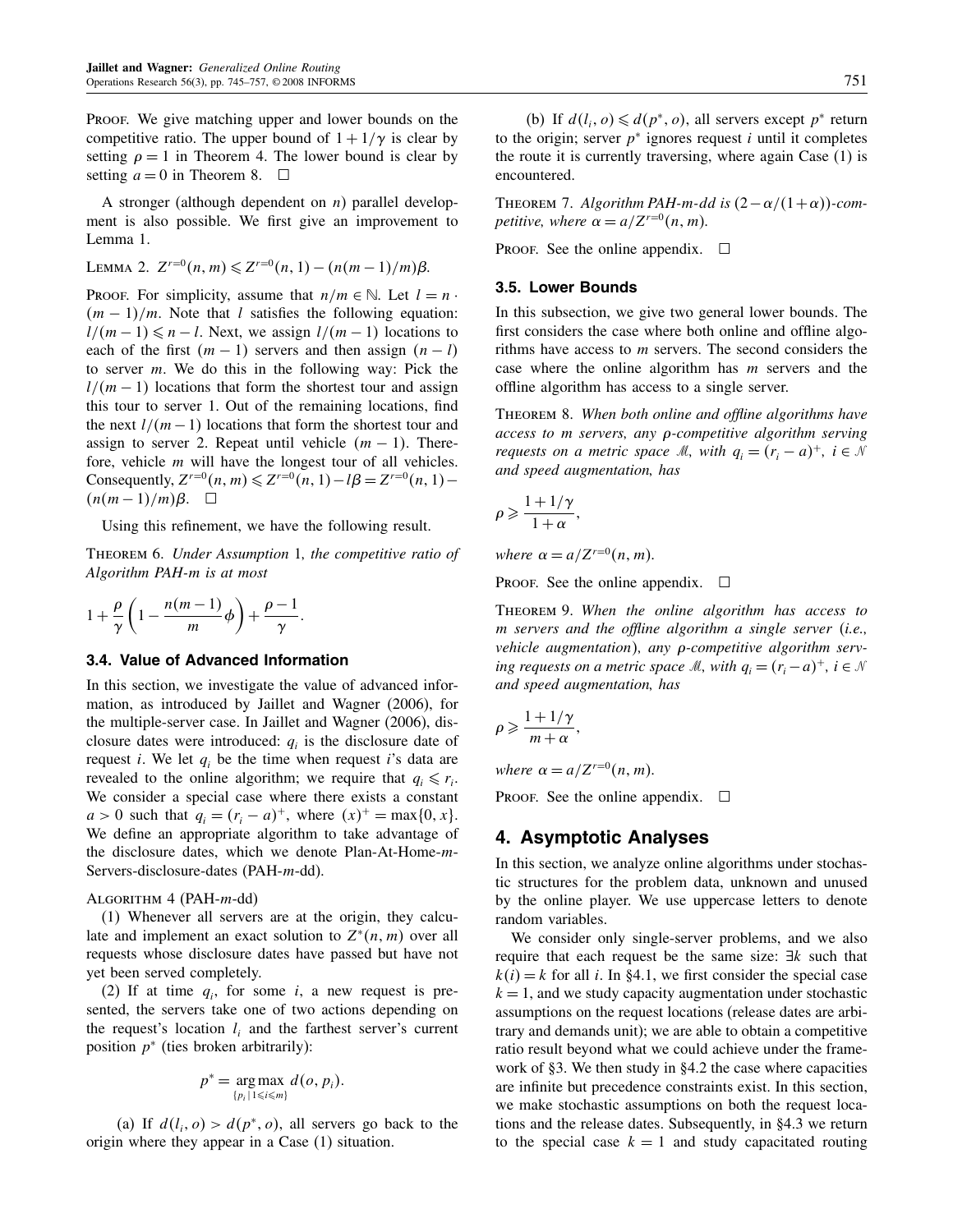problems. We make stochastic assumptions on the request locations, release dates, and, at times, the request demands. In both §§4.2 and 4.3, we prove a number of almost sure asymptotic optimality results. Finally, in §4.4 we present computational results.

We utilize a generic technique to prove almost sure asymptotic optimality: We find random variables  $F(n)$  and  $G(n)$  that satisfy  $Z^*(n, Q) \geq F(n)$  and  $Z^A(n, Q) \leq F(n) +$  $G(n)$  for all *n* for some online algorithm *A*. Then, we show that  $\lim_{n\to\infty} G(n)/F(n) = 0$ , a.s., which implies that  $\lim_{n\to\infty} Z^A(n, Q)/Z^*(n, Q) = 1$ , a.s.

We now list all the different assumptions that might be called upon throughout §4.

## Spatial Stochastic Assumption

ASSUMPTION 2. For each  $j \in \{1, ..., k\}, L_1^j, L_2^j, ..., L_n^j$  are independently identically distributed from a distribution of compact support in  $d \geqslant 2$  dimensional Euclidean space. Additionally,  $L_k^i$  and  $L_l^j$  are independent for all  $i, j, k, l$ (except, of course, when  $i = j$  and  $k = l$ ).

REMARK 1. Note that the distribution for  $L_1^j, L_2^j, \ldots, L_n^j$ need not be the same as the distribution for  $L_1^i, L_2^i, \ldots, L_n^i$ for  $i \neq j$ . The support for the individual distributions do not even need to overlap.

Temporal Stochastic Assumptions. We introduce two natural probabilistic structures for the release dates. We first consider a structure that is motivated by the uniformity of the requests and a second structure that is motivated by the common use of the Poisson process in modeling arrivals over time.

ASSUMPTION 3 (ORDER STATISTICS). The release date of each request is a realization of a generic nonnegative random variable  $Y \geqslant 0$ ; i.e., the unordered release dates are independently identically distributed from a given distribution. Because our model requires an order  $(R_k \le R_l$  for  $k$  < l), the kth release date is the kth order statistic:  $R_k =$  $Y_{(k)}$ , where  $Y_k \geq 0$ ,  $k = 1, ..., n$  are i.i.d. random variables and  $Y_{(1)} \leqslant Y_{(2)} \leqslant \cdots \leqslant Y_{(n)}$ . Let  $\mu_Y$  and  $\sigma_Y^2$  denote the mean and variance, respectively, of the random variable Y.

Assumption 4(Renewal Process). Define nonnegative i.i.d. random variables  $X_i \geqslant 0$  to be the time between the  $(i - 1)$ th and ith release date. We then define the release dates as follows:  $R_k = \sum_{i=1}^k X_i$ ; note that  $R_{k+1} = R_k + X_{k+1}$ for all k. Let  $\mu_X$  and  $\sigma_X^2$  denote the mean and variance, respectively, of the random variable X.

Demand Stochastic Assumption. This assumption is used together with the normalization  $Q = 1$ .

Assumption 5. The request demands  $D_i^j$  are i.i.d. from a distribution on  $[0, 1]$ .

# 4.1. Capacity Resource Augmentation for the Case  $k = 1$  and  $d_i = 1$   $\forall i$

We let the online algorithm have a single server with a capacity of Q and a speed  $\gamma \geq 1$ . The offline algorithm has a single server of unit speed with capacity  $q \leq Q$ . Q and q are constants. Assumption 2 holds in this section. Request release dates are arbitrary and demands unit. We begin with a lemma.

LEMMA 3. Under Assumption 2, if  $k = 1$ ,  $0 < E[d(0, L)]$  <  $\infty$  and  $d_i = 1$   $\forall i$ , then  $\lim_{n \to \infty} Z^{r=0}(n, Q)/Z^{r=0}(n, q) =$  $q/Q$ , a.s.

PROOF. Because  $Q$  and  $q$  are constants, we can apply the results of Haimovich and Rinnooy Kan (1985), which state that

$$
\frac{Z^{r=0}(n, Q)}{n} \to \frac{2\mathbb{E}[d(0, l)]}{Q} \text{ and}
$$

$$
\frac{Z^{r=0}(n, q)}{n} \to \frac{2\mathbb{E}[d(0, l)]}{q}, \text{ a.s.}
$$

Taking the limit of the ratio gives the result.  $\Box$ 

THEOREM 10. Under Assumption 2, if  $k = 1$ , 0 <  $\mathbb{E}[d(0, L)] < \infty$  and  $d_i = 1 \ \forall i$ , then the asymptotic competitive ratio of Algorithm PAH-G is at most  $1 + \rho q/(\gamma Q) +$  $(\rho - 1)/\gamma$ , *a.s.* 

PROOF. See the online appendix.  $\Box$ 

## 4.2. Precedence Constraints Without Capacity **Constraints**

We consider here the general case  $k \geq 1$ . Note that when  $k = 1$ , we study the online TSP; and when  $k = 2$ , we study an online version of the makespan-objective dial-aride problem. We assume that  $Q = \infty$ . The precedence constraints are as follows:  $\forall i, L_i^1 \leq L_i^2 \leq \cdots \leq L_i^k$ . In other words,  $L_i^1$  must be visited before  $L_i^2$ , which in turn must be visited before  $L_i^3$  and so on. Let  $L'_{\text{TSP}}$  denote the shortest tour through the points  $\{L_1^j, \ldots, L_n^j\}$  for each  $j \in \{1, \ldots, k\}$ . We begin by defining a greedy strategy which we denote as greedy-makespan (GM).

## Algorithm 5 (GM)

At any release date, calculate a path  $\mathcal P$  of shortest length that satisfies the following constraints:

(1)  $\mathcal{P}$  starts at the current server location and ends at the origin  $\rho$ .

(2) All unserved requests are visited, and the precedence constraints are respected.

The server then traverses the path  $\mathcal P$  at unit speed, until the next release date (if any).

Lemma 4.

$$
Z^*(n, \infty) \ge \max\{R_n, \max_{1 \le j \le k} L_{\text{TSP}}^j\} \quad \text{and}
$$
  

$$
Z^{\text{GM}}(n, \infty) \le \min\left\{R_n + \frac{3}{2} \sum_{j=1}^k L_{\text{TSP}}^j, 2R_n + \sum_{j=1}^k L_{\text{TSP}}^j\right\}.
$$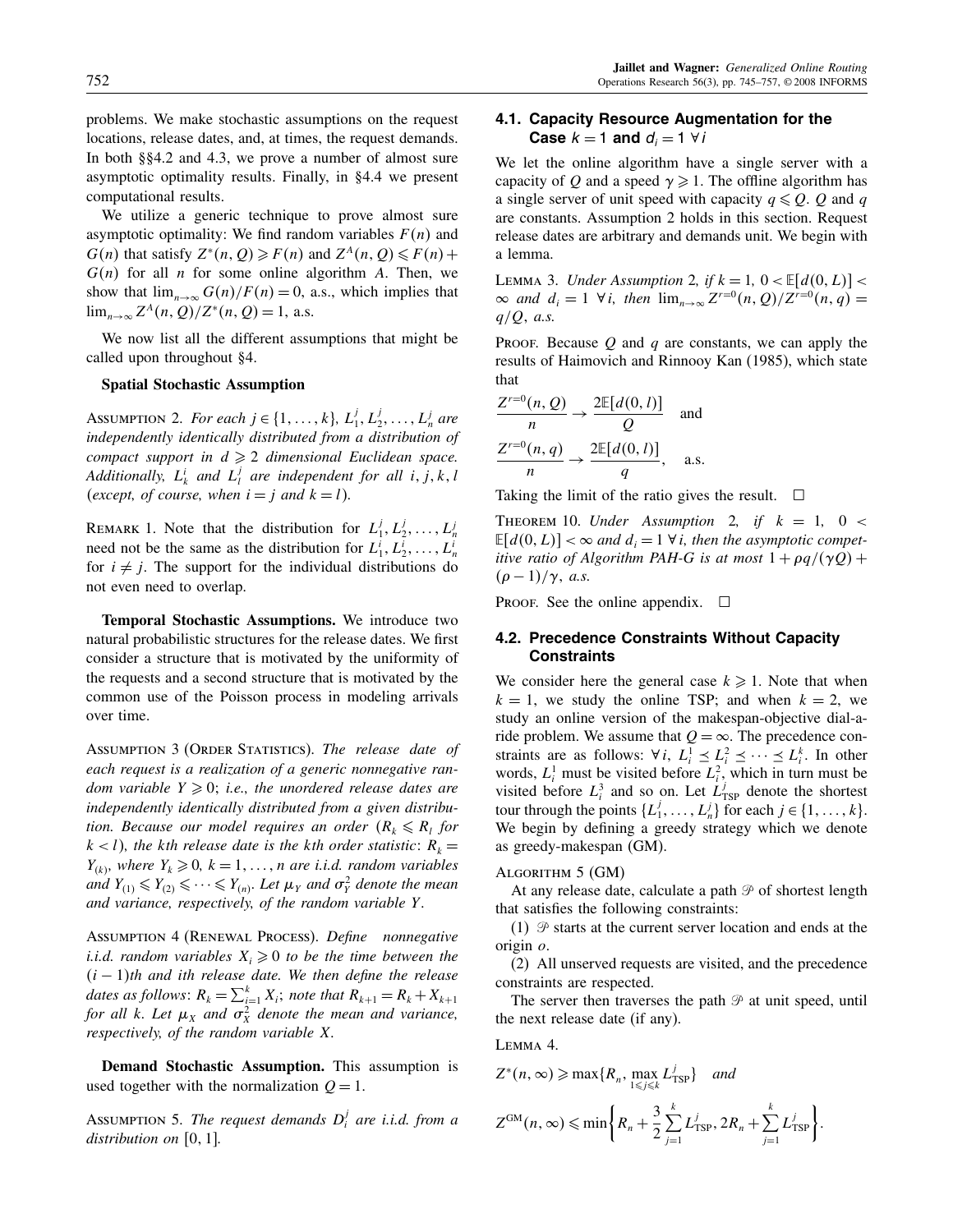PROOF. We first discuss the lower bounds on  $Z^*(n, \infty)$ . Clearly,  $Z^*(n, \infty) \ge R_n$ , the release date of the last request. Next, because for a given  $j \in \{1, ..., k\}$  the locations  $L_1^j, \ldots, L_n^j$  must be visited, the server must travel at least  $L<sub>TSP</sub><sup>j</sup>$ , the shortest tour through these points. As the server travels at unit speed,  $Z^*(n, \infty) \ge \max_{1 \le j \le k} L^j_{\text{TSP}}$ .

We now consider strategy GM. At time  $R_n$ , the greedy server will optimize a path, from its current location through all remaining unserved points and finally returning to the origin. This greedy path will not take longer than the following alternate strategy: At time  $R_n$ , the server returns to the origin and then completes *m* tours in order. The first tour visits the points  $L_1^1, \ldots, L_n^1$  and takes  $L_{\text{TSP}}^1$ units of time, because the server travels at unit speed. Then, the server traverses  $L^2_{\text{TSP}}$ , followed by  $L^3_{\text{TSP}}$  and so on, up to  $L_{\text{TSP}}^k$ . Clearly, this is a feasible strategy. Thus, strategy GM's cost may be bounded:

$$
Z^{\text{GM}}(n,\infty) \le R_n + x + \sum_{j=1}^{k} L_{\text{TSP}}^j,
$$
\n(1)

where  $x$  is the time required for the initial return to origin at time  $R_n$ . Because the server travels at unit speed, clearly,  $x \le R_n$ . Finally, the GM strategy will never allow the server to proceed past the maximum point location; this gives

$$
x \le \max_{1 \le j \le k} \left\{ \max_{1 \le i \le n} \{ d(o, L_i^j) \} \right\} \le \max_{1 \le j \le k} \left\{ \frac{1}{2} L_{\text{TSP}}^j \right\} \le \frac{1}{2} \sum_{j=1}^k L_{\text{TSP}}^j,
$$

which gives the result.  $\square$ 

Note that GM is not a polynomial-time strategy, because for even  $k = 1$  we must calculate a Hamiltonian path. We now give a polynomial-time algorithm greedy-makespanpolynomial (GMP) that gives a result almost as strong as Lemma 4.

Algorithm 6 (GMP)

At any release date  $R_i$ :

(1) Return to the origin.

(2) For each  $j \in \{1, ..., k\}$ , calculate a tour using Christofides' heuristic to visit any unserved points in  $\{L^{j}_{1}, \ldots, L^{j}_{i}\}.$ 

(3) Traverse the tours in the order  $1, 2, \ldots, k$  at unit speed, until the next release date (if any).

We have a corollary for algorithm GMP, which is easily seen by replacing Equation (1) in the proof of Lemma 4 with  $Z^{GMP}(n, \infty) \le R_n + x + \frac{3}{2} \sum_{j=1}^k L_{\text{TSP}}^j$ .

Corollary 4.

$$
Z^{\text{GMP}}(n,\infty) \leqslant \min\left\{R_n + 2\sum_{j=1}^k L_{\text{TSP}}^j, 2R_n + \frac{3}{2}\sum_{j=1}^k L_{\text{TSP}}^j\right\}.
$$

Finally, we consider algorithm PAH for the online TSP (i.e.,  $k = 1$ ), which was defined by Ausiello et al. (2001) and generalized to be polynomial-time by Jaillet and Wagner (2006).

#### Algorithm 7 (PAH)

(1) Whenever the salesman is at the origin, it starts to follow a tour that serves all known cities that have not yet been served. This tour is calculated using a  $\rho$ -approximation algorithm that solves an offline classic TSP.

(2) If at time  $R_i$ , for some i, a new city is presented at point L, the salesman takes one of two actions depending on the salesman's current position  $p$ :

(a) If  $d(L, o) > d(p, o)$ , the salesman goes back to the origin where it appears in a Case (1) situation.

(b) If  $d(L, o) \leq d(p, o)$ , the salesman ignores the city until it arrives at the origin, where again it re-enters Case (1).

Using an argument similar to that in in the proof of Lemma 4, we attain the following result.

LEMMA 5.  $Z^{\text{PAH}}(n, \infty) \leq R_n + 2\rho L_{\text{TSP}}$ .

Next, we study each of the release date structures. We consider only  $k = 1$  under the order statistic structure because our techniques were not successful for  $k > 1$ . Fortunately, under the renewal process structure we were able to prove an asymptotic optimality result for any  $k$ . Furthermore, we show asymptotic optimality results for both polynomial-time algorithms GMP and PAH. The following theorem is essential to proving many of our asymptotic optimality results.

THEOREM 11 (BEARDWOOD ET AL. 1959). Under Assumption 2, there exists a  $c_d^j > 0$  such that

$$
\lim_{n \to \infty} \frac{L_{\text{TSP}}^j}{n^{(d-1)/d}} = c_d^j \quad a.s,
$$

where d is the dimension of the underlying Euclidean space.

**4.2.1. Order Statistic Release Dates for**  $k = 1$ **.** For the order statistic release date structure, we consider only  $k = 1$ . We begin by stating the main result of this subsection.

THEOREM 12. Under Assumptions 2 and 3, if  $k = 1$  and  $\sigma_Y^2 < \infty$ , then  $\lim_{n\to\infty} (Z^{\text{GM}}(n,\infty)/Z^*(n,\infty)) = 1$  a.s.

To prove Theorem 12, we begin with a useful lemma concerning  $R_n$ .

LEMMA 6. If  $\mathbb{E}\{Y^r\} < \infty$ ,  $r \in \mathbb{N}$ , then  $\lim_{n \to \infty} Y_{(n)}/n^{\delta} = 0$ a.s., for any  $\delta \geqslant 1/r$ .

PROOF. Consequence of Theorem 4.4.1 in Galambos  $(1987)$ .  $\Box$ 

PROOF OF THEOREM 12. We find random variables  $F(n)$ and  $G(n)$  such that  $Z^*(n, \infty) \geq F(n)$  and  $Z^{GM}(n, \infty) \leq$  $F(n) + G(n)$ . We then prove that  $\lim_{n \to \infty} G(n)/F(n) = 0$ . Now, with  $k = 1$ , Lemma 4 lets us define  $F(n) = L_{TSP}$  and  $G(n) = 2R_n$ . By Theorem 11, we have that there exists a  $c_d > 0$  such that  $\lim_{n \to \infty} F(n)/n^{(d-1)/d} = c_d$  a.s., and consequently,  $\lim_{n\to\infty} n^{(d-1)/d}/F(n) = 1/c_d$  a.s. By Lemma 6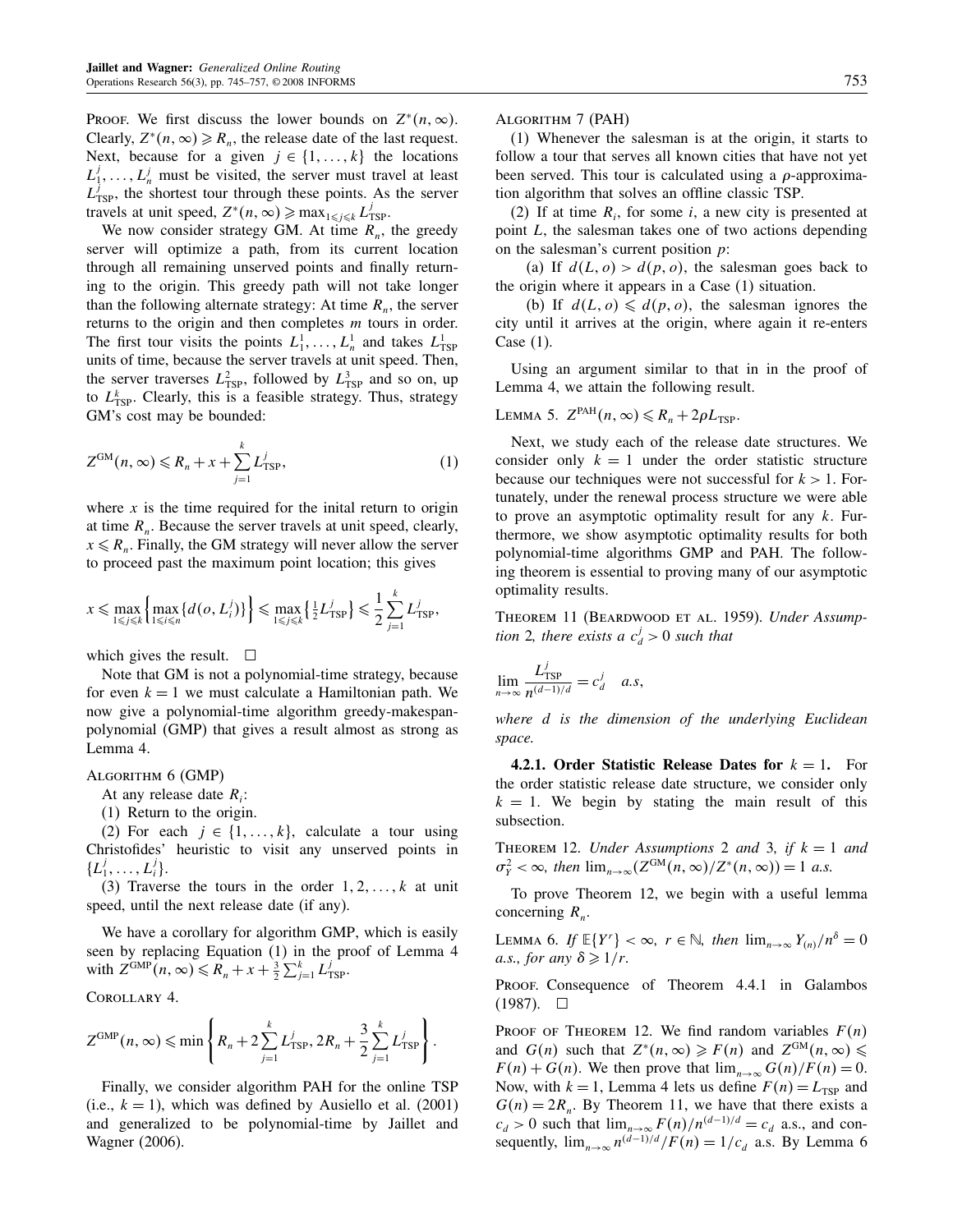and the fact that  $\sigma_Y^2 < \infty$ , we have that  $\lim_{n \to \infty} \frac{G(n)}{n^{\delta}}$  $= 0$  a.s. for any  $\delta \ge \frac{1}{2}$ ; we let  $\delta = (d-1)/d$  for any  $d \geq 2$ . Multiplying the two latter limit results, we attain  $\lim_{n\to\infty} G(n)/F(n) = 0$  a.s., which proves the theorem.  $\Box$ 

REMARK 2. If  $k > 1$  and we had choosen  $F(n) = \sum_{j=1}^{k} L_{\text{ISP}}^j$ , it would no longer have been necessarily true that  $Z^*(n, \infty) \geq F(n)$ , and our proof technique fails. Also, unfortunately, we were not able to attain a similar result for GMP or PAH, even for  $k = 1$ , as choosing  $F(n) = \frac{3}{2}L_{\text{TSP}}$ does not necessarily satisfy  $Z^*(n, \infty) \geq F(n)$ .

4.2.2. Renewal Process Release Dates for Arbitrary  $k$ . We begin by stating and proving the main result of this subsection.

THEOREM 13. Under Assumptions 2 and 4, if  $0 < \mu_X < \infty$ , then  $\lim_{n\to\infty} Z^{GM}(n,\infty)/Z^*(n,\infty) = 1$  a.s.

Proof. To prove this result, we again (c.f. the proof of Theorem 12) first find appropriate random variables  $F(n)$ and  $G(n)$ : Lemma 4 lets us assign  $F(n) = R_n$  and  $G(n) =$  $\frac{3}{2} \sum_{j=1}^{k} L_{\text{TSP}}^j$ .

By Theorem 11, we have that, in dimension  $d$ , there exist positive constants  $c_d^j > 0$  such that  $\lim_{n \to \infty} L_{\text{TSP}}^j / n^{(d-1)/d} =$  $c_d^j$  a.s. Thus,

$$
\lim_{n \to \infty} \frac{G(n)}{n^{(d-1)/d}} = c_d \tag{2}
$$

a.s., where  $c_d = \frac{3}{2} \sum_{j=1}^{k} c_d^j$ . By the Strong Law of Large Numbers, we have that

$$
\lim_{n \to \infty} \frac{F(n)}{n} = \lim_{n \to \infty} \frac{1}{n} \sum_{i=1}^{n} X_i = \mu_X \quad \text{a.s.}
$$

Because  $\mu_X > 0$ , we see that

$$
\lim_{n \to \infty} \frac{n}{F(n)} = \frac{1}{\mu_X} \tag{3}
$$

a.s. and, multiplying Equations (2) and (3), we see that  $\lim_{n\to\infty} n^{1/d} G(n)/F(n) = c_d/\mu_X$  a.s. Finally, because  $\lim_{n\to\infty} 1/n^{1/d} = 0$ , we conclude that  $\lim_{n\to\infty} G(n)/F(n)$  $= 0$  a.s.  $\Box$ 

By substituting  $G(n) = 2 \sum_{j=1}^{k} L_{\text{TSP}}^{j}$  in the proof of Theorem 13, we have the following corollary for the polynomialtime algorithm GMP.

COROLLARY 5. Under Assumptions 2 and 4, if  $0 < \mu_X < \infty$ , then  $\lim_{n\to\infty} Z^{\text{GMP}}(n, \infty) / Z^*(n, \infty) = 1$  a.s.

Finally, by substituting  $G(n) = 2\rho L_{TSP}$  in the proof of Theorem 13, we have the following corollary for the polynomial-time algorithm PAH (for the online TSP, where  $k = 1$ ).

COROLLARY 6. Under Assumptions 2 and 4, if  $0 < \mu_X < \infty$ , then  $\lim_{n\to\infty} Z^{\text{PAH}}(n,\infty)/Z^*(n,\infty) = 1$  a.s.

## 4.3. Capacity Constraints for the Case  $k = 1$  in Two-Dimensional Euclidean Space

We return to the special case where each request is simple:  $k = 1$ . We now consider capacitated online routing problems. The single server has capacity  $Q$ . We next define an online algorithm for this problem: Greedy-Capacitated-Routing (GCR).

### Algorithm 8 (GCR)

Whenever a new request is released, immediately return to the origin, calculate an optimal set of tours to visit the remaining unserved requests, and begin traversing the tours (in arbitrary order) at unit speed.

Lemma 7.

$$
Z^{*}(n, Q) \ge \max\{R_{n}, Z^{r=0}(n, Q)\} \text{ and}
$$
  
\n
$$
Z^{GCR}(n, Q)
$$
  
\n
$$
\le \min\{2R_{n} + Z^{r=0}(n, Q), R_{n} + \frac{1}{2}L_{TSP} + Z^{r=0}(n, Q)\}.
$$

PROOF. Similar to the proof of Lemma 4.  $\Box$ 

Next, we consider both release date structures and give conditions under each where we can show the almost sure asymptotic optimality of GCR. We limit our discussion to requests being located in the two-dimensional Euclidean plane.

**4.3.1. Order Statistic Release Dates for**  $k = 1$ . We have two main results for this subsection. The first result is the following.

### Theorem 14. Under Assumptions 2 and 3,

• If  $d_i = 1 \forall i$ , Q is constant,  $\mu_Y < \infty$ , and  $\mathbb{E}{d(o, L)}$  > 0, then  $\lim_{n\to\infty} Z^{\text{GCR}}(n, Q)/Z^*(n, Q) = 1$  a.s.

• If  $d_i = 1 \forall i$ ,  $\lim_{n \to \infty} \left( \frac{Q}{\sqrt{n}} \right) = \infty$ , and  $\sigma_Y^2 < \infty$ , then  $\lim_{n\to\infty} Z^{GCR}(n, Q)/Z^{*}(n, Q) = 1$  a.s.

This theorem is proved in part by using the following result by Haimovich and Rinnooy Kan (1985).

Theorem 15 (Haimovich and Rinnooy Kan 1985). Under Assumption 2,

• If  $d_i = 1$   $\forall i$  and Q is constant, then

$$
\lim_{n\to\infty}\frac{Z^{r=0}(n,Q)}{n}=\frac{2\mathbb{E}\{d(o,L)\}}{Q}\quad a.s.
$$

• If  $d_i = 1 \ \forall i$  and  $\lim_{n \to \infty} \frac{Q}{\sqrt{n}} = \infty$ , then there exists a constant  $\alpha > 0$ , where  $\lim_{n \to \infty} Z^{r=0}(n, Q)/\sqrt{n} = \alpha$  a.s.

PROOF OF THEOREM 14. We prove the first part of the theorem first. We take  $F(n) = Z^{r=0}(n, Q)$ ,  $G(n) = 2R_n$  and show that  $\lim_{n\to\infty} G(n)/F(n) = 0$  a.s. We first decompose the argument of the limit:

$$
\frac{G(n)}{F(n)} = 2\bigg(\frac{n}{Z^{r=0}(n,Q)}\bigg)\bigg(\frac{Y_{(n)}}{n}\bigg).
$$

Using the first part of Theorem 15, we conclude that  $n/Z^{r=0}(n, Q) \rightarrow Q/2\mathbb{E}{d(o, L)}$  a.s. Because  $\mu_Y < \infty$ ,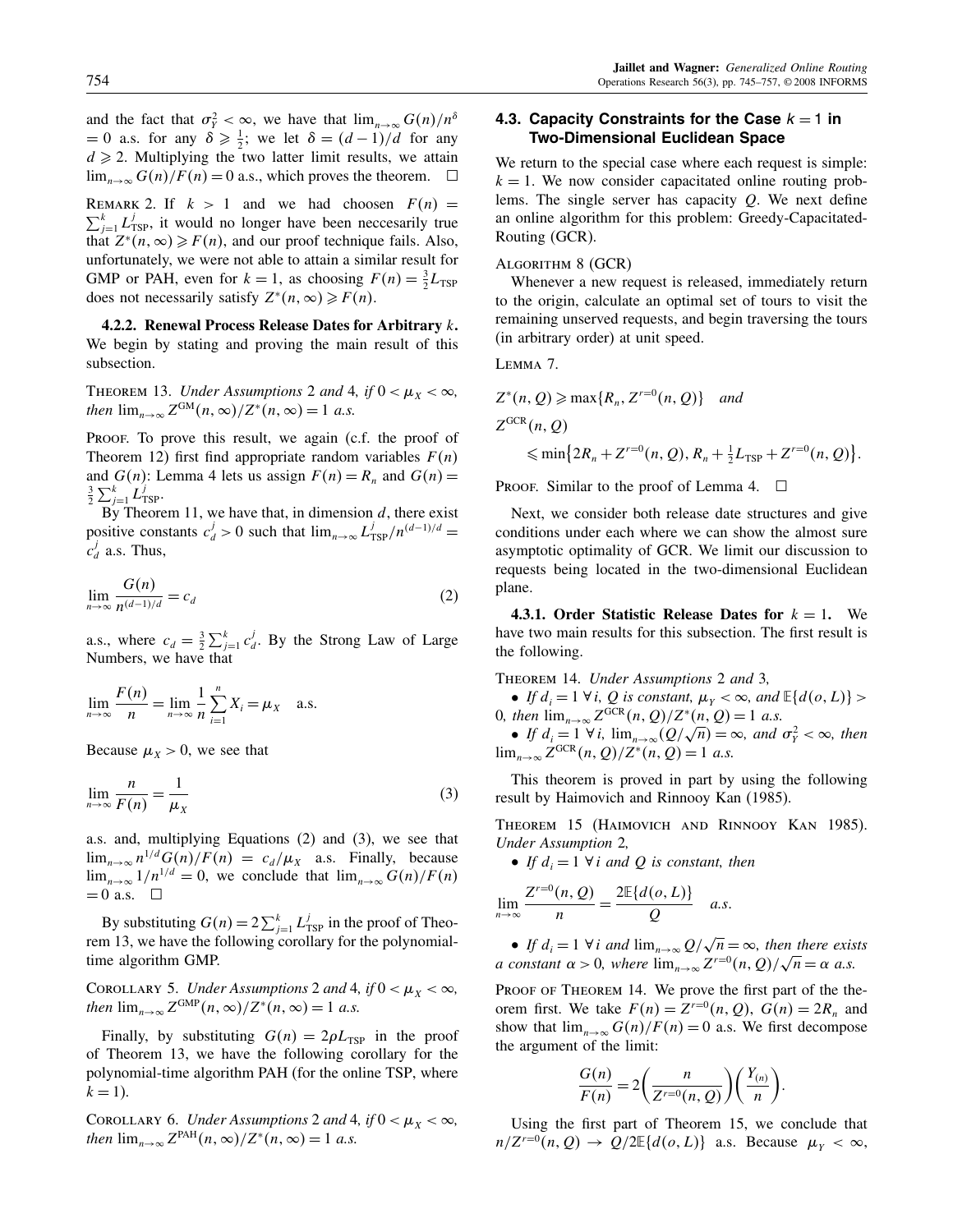Lemma 6 shows that  $Y_{(n)}/n \rightarrow 0$  a.s. We now prove the second part of the theorem and use the same random variables for  $F(n)$  and  $G(n)$ . Again, we decompose the argument of the limit:

$$
\frac{G(n)}{F(n)} = 2\left(\frac{\sqrt{n}}{Z^{r=0}(n, Q)}\right)\left(\frac{Y_{(n)}}{\sqrt{n}}\right).
$$

Using the second part of Theorem 15, we conclude that  $\sqrt{n}/Z^{r=0}(n, Q) \rightarrow (1/\alpha)$  a.s. Because  $\sigma_Y^2 < \infty$ , Lemma 6 shows that  $Y_{(n)}/\sqrt{n} \rightarrow 0$  a.s.  $\square$ 

Next, we consider a more general version of the online capacitated routing problem. We begin by normalizing all capacities and demands so that  $Q = 1$  and  $d_i \leq 1 \forall i$ . We now allow the demands  $d_i$  to be random variables, i.i.d. from a distribution on  $[0, 1]$ . Under these conditions, the following result was proved by Bramel et al. (1992), and it proves useful in showing another asymptotic optimality result.

THEOREM 16 (BRAMEL ET AL. 1992). Under Assumptions 2 and 5, there exists a constant  $\phi > 0$  such that  $\lim_{n\to\infty} Z^{r=0}(n, Q)/n = 2\phi \mathbb{E}{d(o, L)}$  a.s.

The second result of this subsection is the following.

THEOREM 17. Under Assumptions 2, 3, and 5, if  $\mu_Y < \infty$ and  $\mathbb{E}{d(o, L)} > 0$ , then  $\lim_{n\to\infty} Z^{\text{GCR}}(n, Q)/Z^*(n, Q) =$ 1 a.s.

PROOF. We take  $F(n) = Z^{r=0}(n, Q)$ ,  $G(n) = 2R_n$ and prove that  $\lim_{n\to\infty} G(n)/F(n) = 0$  a.s. We rewrite  $G(n)/F(n) = 2(n/Z^{r=0}(n, Q))(Y_{(n)}/n)$ . Using Theorem 16, we conclude that  $n/Z^{r=0}(n, Q) \rightarrow (2\phi \mathbb{E}$ .  $\{d(o, L)\}^{-1}$  a.s. Because  $\mu_Y < \infty$ , Lemma 6 tells us that  $Y_{(n)}/n \rightarrow 0$  a.s.  $\Box$ 

**4.3.2. Renewal Process Release Dates for**  $k = 1$ **.** Our main result for this subsection is the following.

THEOREM 18. Under Assumptions 2 and 4, if  $d_i = 1$   $\forall i$ ,  $\lim_{n\to\infty} \frac{Q}{\sqrt{n}} = \infty$ , and  $0 < \mu_X < \infty$ , then

$$
\lim_{n\to\infty} Z^{\text{GCR}}(n, Q)/Z^*(n, Q) = 1 \quad a.s.
$$

PROOF. We take  $F(n) = R_n$ ,  $G(n) = \frac{1}{2}L_{\text{TSP}} + Z^{r=0}(n, Q)$ and prove that  $\lim_{n\to\infty} G(n)/F(n) = 0$  a.s. We first decompose the argument of the limit:

$$
\frac{G(n)}{F(n)} = \left(\frac{n}{\sum_{i=1}^{n} X_i}\right) \left(\frac{1}{2} \frac{L_{\text{TSP}}}{\sqrt{n}} + \frac{Z^{r=0}(n, Q)}{\sqrt{n}}\right) \left(\frac{1}{\sqrt{n}}\right).
$$

By the Strong Law of Large Numbers, we have that  $\sum_{i=1}^{n} X_i/n \to \mu_X$  a.s. and because  $\mu_X > 0$ ,  $n/\sum_{i=1}^{n} X_i \to$  $1/\mu_X$  a.s. By Theorem 11, we have that there exists  $c > 0$ such that  $L_{\text{TSP}}/\sqrt{n} \to c$  a.s. By Theorem 15, we have that  $Z^{r=0}(n, Q)/\sqrt{n} \rightarrow \alpha$  a.s. Finally, because  $(c + 2\alpha)/2\mu_X$  is a finite constant and  $1/\sqrt{n} \to 0$ , the theorem is proved.  $\square$ 

## 4.4. Online TSP Simulations

In this section, we present simulation results for the online TSP. In this way, we are able to see very precisely the speed of convergence to optimality. Under certain stochastic inputs, the convergence is extremely fast.

Our simulations for the online TSP use algorithm PAH. This algorithm is appealing because its main subroutine calls for solving a classic TSP. For this subroutine, we utilize the powerful Concorde TSP solver by Applegate et al. (2007). Consequently, these results are of a practical interest.

4.4.1. Fast Asymptotic Optimality. We consider the following probabilistic situations. City locations are uniformly distributed on the unit square  $[0, 1]^2$ . We consider a specific generator for each of the release date structures. We first simulate the case where city release dates are uniformly distributed on  $[0, 1]$ , and then we simulate the case where the release dates are generated from a Poisson process of parameter 1. For each value of  $n$ , we simulate 20 trials and then plot the average ratio of the cost of algorithm PAH to a lower bound on the optimal offline cost:  $\rho_n \triangleq Z^{\text{PAH}}(n, \infty) / \max\{R_n, L_{\text{TSP}}\}$ ; therefore, the plots are conservative. We utilize a lower bound for the offline cost because it is much simpler and efficient than calculating large instances of the TSP with release dates. We also superimpose polynomial functions on the simulation results. These ratios are presented in the left and right plots of Figure 1, respectively.

We now briefly discuss the precision of our simulation results. Clearly,  $\rho_n \ge 1$ . It can be shown that  $\rho_n \le 3$ . Noting that  $\rho_n$  is a random variable, it can be seen that the standard deviation of  $\rho_n$  is maximized, equaling one, when  $\rho \in \{1, 3\}$ , each with probability  $\frac{1}{2}$ . Our simulation studies estimate the expected value of  $\rho_n$ , so the standard error of our estimate, using 20 trials, can be bounded:  $\sigma_{\overline{\rho_n}} \triangleq$  $\sigma_{\rho_n}/\sqrt{20} \le 1/\sqrt{20} < 0.23$ . Finally, note that these bounds are conservative.

# 5. Conclusion

The focus of this paper has been on generalizations of the online TSP to allow for precedence constraints, capacity constraints, and multiple vehicles. We derived competitive ratio results for these online problems, several being best-possible. We then considered resource augmentation, where we give the online servers additional resources to offset the powerful offline adversary: faster servers, larger capacities, more servers, and advanced information. We derived improved competitive ratios, several being bestpossible. We finally introduced general stochastic structures for the problem data, unknown and unused by the online servers, and showed that our online algorithms are almost surely asymptotically optimal, and we provided computational (Monte Carlo simulations) results showing that these convergences are fast.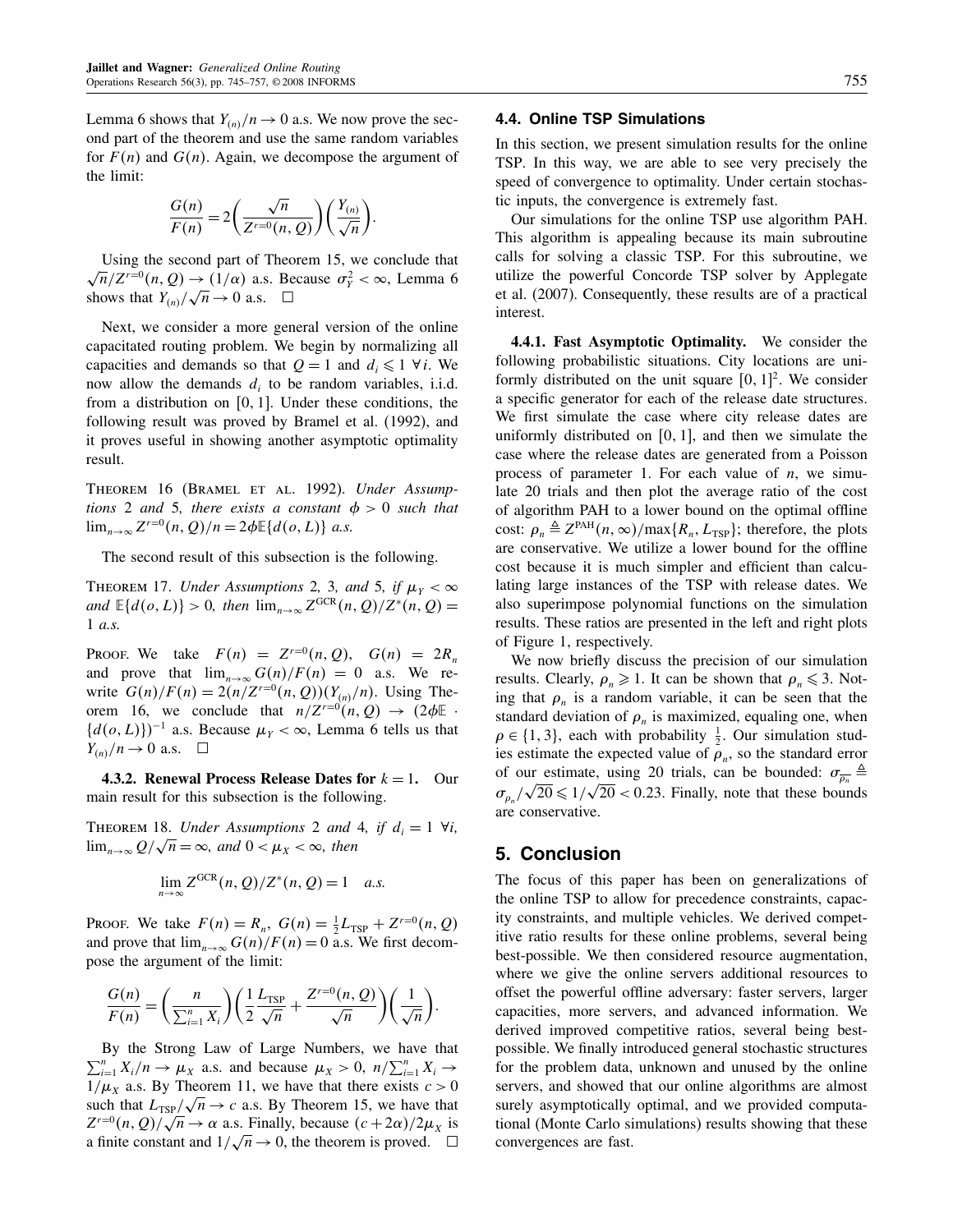

#### **Figure 1.** Upper bounds on the ratios of the cost of PAH to the optimal offline cost, as a function of n.

*Notes*. Each data point is the average of 20 trials. The left plot considers release dates that are uniformly distributed on  $[0, 1]$ . The right plot considers release dates that are generated from a Poisson process of unit parameter.

We conclude by mentioning two areas of future research. The introduction of accept/reject decisions adds a rich dimension to the problems considered in this paper—the online algorithm has the ability to accept or reject a given request. This introduces additional difficulties; under this framework is it easy to create problem instances with unbounded competitive ratios. Therefore, new measures of online routing algorithms under accept/reject decisions must be designed and utilized. Another area of research is to investigate more fully the value of varying degrees of information about the problem data. For example, if there was a service time at each location, how much would it be worth to know the exact service time, a distribution for the service time, etc? A rich variety of problems are available for investigation.

# 6. Electronic Companion

An electronic companion to this paper is available as part of the online version that can be found at http://or.pubs. informs.org/ecompanion.html.

## Acknowledgments

The authors thank the anonymous referees, whose comments and input improved the clarity of the paper and its standing.

#### References

- Allulli, L., G. Ausiello, L. Laura. 2005. On the power of lookahead in on-line vehicle routing problems. Proc. Eleventh Internat. Comput. Combinatorics Conf., Kunming, Yannan, P. R. China. Lecture Notes in Computer Science, Vol. 3595. Springer, Berlin/Heidelberg, 728–736.
- Altinkemer, K., B. Gavish. 1990. Heuristics for delivery problems with constant error estimates. Transportation Sci. 24(4) 295–297.
- Applegate, D., R. Bixby, V. Chvátal, W. Cook. 2007. Concorde software for solving TSP. http://www.tsp.gatech.edu/concorde.html.
- Ascheuer, N., S. Krumke, J. Rambau. 2000. Online dial-a-ride problems: Minimizing the completion time. Proc. 17th Internat. Sympos. Theoret. Aspects Comput. Sci., Lille, France. Lecture Notes in Computer Science, Vol. 1770. Springer, Berlin/Heidelberg, 639–650.
- Ausiello, G., V. Bonifaci, L. Laura. 2005. On-line algorithms for the asymmetric traveling salesman problem. Proc. 9th Workshop on Algorithms and Data Structures, Waterloo, Canada. Lecture Notes in Computer Science, Vol. 3608. Springer, Berlin/Heidelberg, 306–317.
- Ausiello, G., L. Allulli, V. Bonifaci, L. Laura. 2006. On-line algorithms, real time, the virtue of laziness, and the power of clairvoyance. Working paper, University of Rome "La Sapienza," Rome, Italy.
- Ausiello, G., M. Demange, L. Laura, V. Paschos. 2004. Algorithms for the on-line quota traveling salesman problem. Inform. Processing Lett. 92(2) 89–94.
- Ausiello, G., E. Feuerstein, S. Leonardi, L. Stougie, M. Talamo. 2001. Algorithms for the on-line travelling salesman. Algorithmica 29(4) 560–581.
- Ball, M., M. Queyranne. 2006. Robust revenue management: A competitive analysis of online booking. Robert H. Smith School Research Paper RHS 06-021, University of Maryland, College Park, MD. http://ssrn.com/abstract=896547.
- Beardwood, J., J. Halton, J. Hammersley. 1959. The shortest path through many points. Proc. Cambridge Philos. Soc. 55 299–327.
- Ben-David, S., A. Borodin. 1994. A new measure for the study of on-line algorithms. Algorithmica 11(1) 73–91.
- Ben-Tal, A., A. Nemirovski. 2000. Robust solutions of linear programming problems contaminated with uncertain data. Math. Programming 88(3) 411–424.
- Bertsimas, D., M. Sim. 2003. Price of robustness. Oper. Res. 52(1) 35–53.
- Blom, M., S. O. Krumke, W. E. de Paepe, L. Stougie. 2001. The online TSP against fair adversaries. INFORMS J. Comput. 13(2) 138–148.
- Bonifaci, V., L. Stougie. 2007. Online k-server routing problems. Proc. 4th Workshop on Approximation and Online Algorithms, Zurich, Switzerland. Lecture Notes in Computer Science, Vol. 4368. Springer, Berlin/Heidelberg, 83–94.
- Bramel, J., E. G. Coffman, P. Shor, D. Simchi-Levi. 1992. Probabilistic analysis of the capacitated vehicle routing problem with unsplit demands. Oper. Res. 40(6) 1095-1106.
- Chou, M. C., M. Queyranne, D. Simchi-Levi. 2006a. The asymptotic performance ratio of an on-line algorithm for uniform parallel machine scheduling with release dates. Math. Programming 106(1) 137-157.
- Chou, M. C., H. Liu, M. Queyranne, D. Simchi-Levi. 2006b. On the asymptotic optimality of a simple on-line algorithm for the stochastic single machine weighted completion time problem and its extensions. Oper. Res. 54(3) 464–474.
- Feuerstein, E., L. Stougie. 2001. On-line single-server dial-a-ride problems. Theoret. Comput. Sci. 268(1) 91–105.